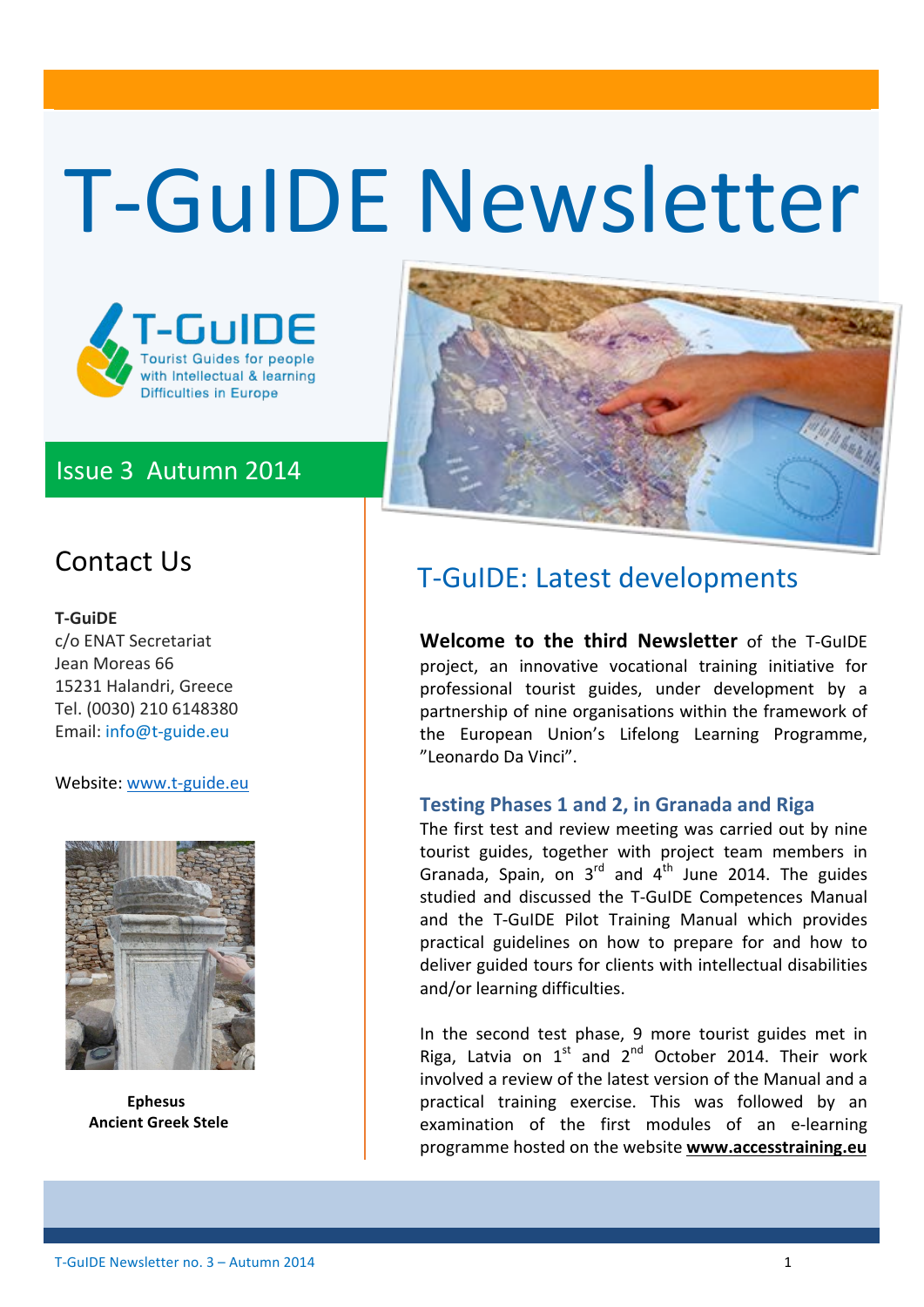



# Working together for Accessible Tourism in Europe and around the world

ENAT is a non-profit association, registered in Brussels in 2008, with the purpose of improving accessibility to tourism for all citizens. Its mission is "To make European tourism destinations, products and services accessible to all *visitors and to help promote Accessible Tourism around the* world".

# **ENAT non-profit association**

#### *Anna\$Grazia\$Laura,\$ENAT\$President\$writes:*

"ENAT's strategic development lines refer to the *guarantee!of!a!qualitatively!improved!offer!for! all visitors, where operators will have* adequately trained managers and staff, and all aspects of the tourism supply chain are accessible for all. Training in the field of tourism *for all is an issue whose importance is recognised at every level and ENAT will continue to!act!as!a!hub!for!development,!delivery and!* dissemination of training programmes from its *own!members!and!partners."*

T-GuIDE aims to give professional tourist guides the awareness and skills necessary to cater for visitors with intellectual or learning disabilities. The project is preparing a manual identifying the competences that are needed to arrange tours and assist these visitors and their families, when visiting cultural sites in Europe.

**ENAT has observed** that many tourism destinations and businesses recognise that they must diversify their offer and improve the quality of their products in order to reach more customers.

The ENAT network is working with tourism providers to promote "Accessible Tourism for All", which aims to deliver safe, comfortable and enjoyable tourism experiences for the entire tourism market, including people with disabilities, seniors and others with specific access requirements.

**ENAT's role in the T-GuIDE project** is centred on communication and dissemination activities, including running the project Web site, publishing the T-GuIDE newsletters and the project brochure (coming later), as well as organizing the Final T-GuIDE Conference in Belgium in Spring 2015.

One of the key products of the project, currently being developed by ENAT and partners, is an elearning programme which describes and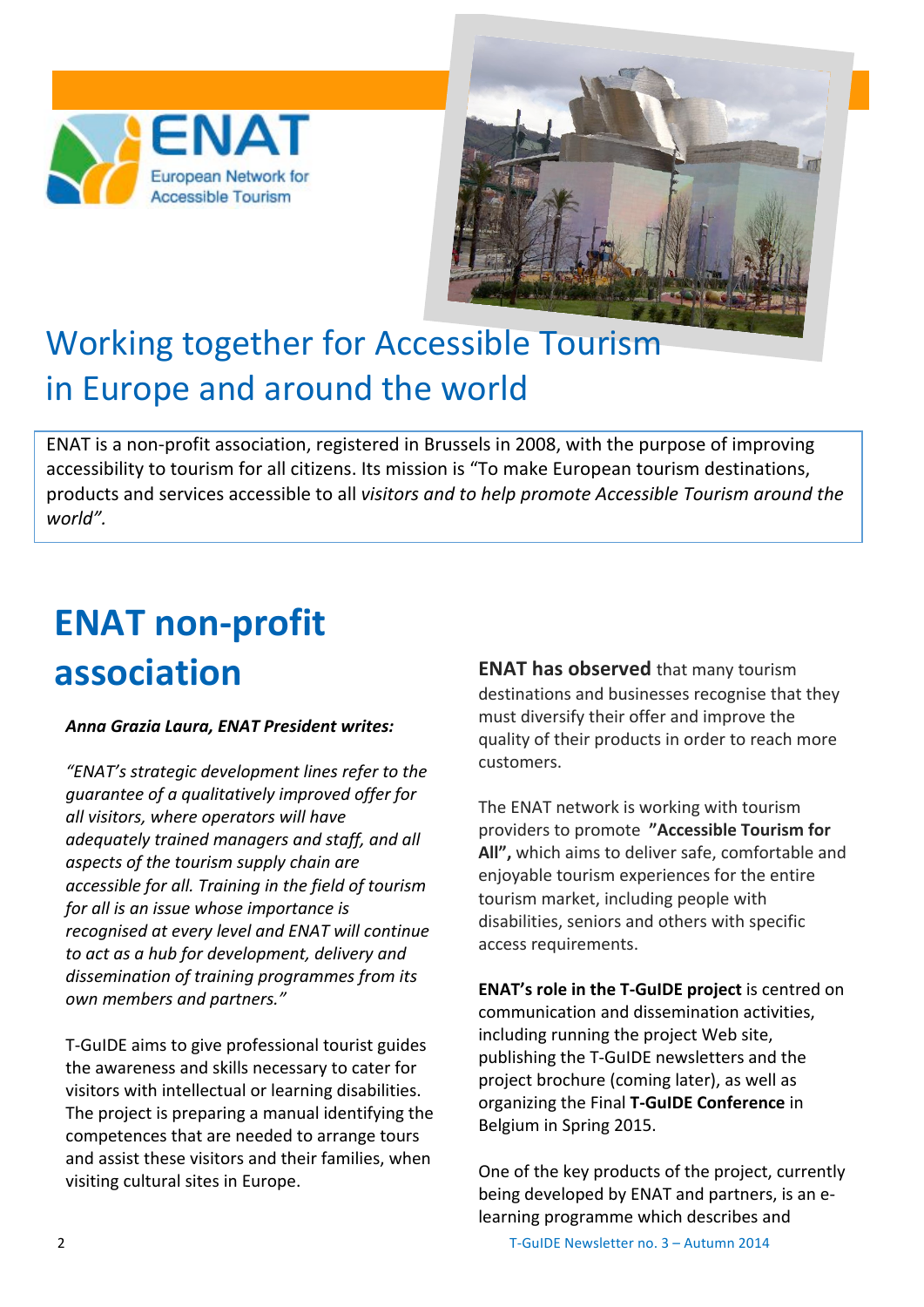

illustrates the skills and knowledge which tourist guides should have in order to carry out guided tours for the target groups of people with intellectual disabilities and learning difficulties. For ENAT, participation in the T-GuIDE **project** is an opportunity to make a really substantial difference to visitors and families who require some special attention on guided tours. This is a chance to open up cultural experiences to those who may not have been considered before, either by destination managers or venue owners.

Tourist guides can help make the connection with these visitors, providing guiding services to families and groups who may take a little more time or need additional help or a certain approach to understand and appreciate cultural, religious, historical or other sites.

### Tourist guides play an important part in

**tourism,** as they convey the meaning of cultural and historical sites to visitors, giving them an understanding about the meaning of places and our common heritage as European citizens.

It is important for tourist guides to tailor their communication style and means of presentation when organizing a trip or visit, so that all visitors can have a rewarding and enjoyable experience. Whether it is an archaeological site, museum, garden or religious building, everyone should be able to come away with the feeling that they have gained a better understanding about the place they have visited.

We can expect that the large number of senior tourists who may have difficulties in concentrating, remembering or finding their way – problems which come with old age - will benefit from the new competences of the tourist guides, having a much better experience on a guided tour.

ENAT considers the T-GuIDE project as an opportunity to make a really substantial difference to the holiday experiences of people with learning difficulties and intellectual impairments. With our partners we will disseminate the results of the project to the tourist guides, destinations and cultural venues in the whole of Europe. We believe that the expertise that can be developed through this supplementary training for tourist guides may ultimately give added value to European tourism as a whole.

Visit ENAT at http://www.accessibletourism.org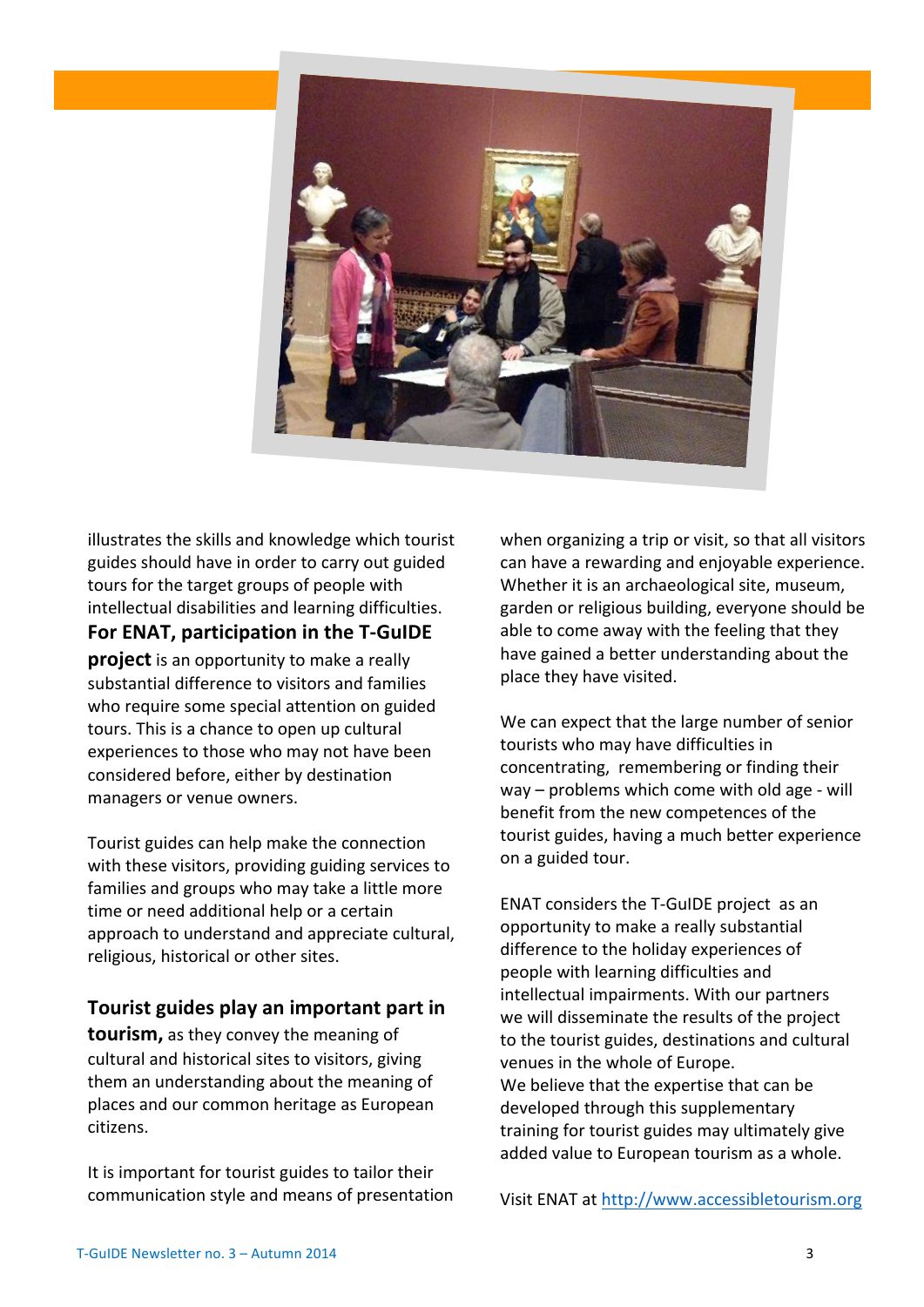



### **Pantou.org** – The European **Directory of Accessible Tourism Services**

**ENAT** has developed the new European Directory for Accessible Tourism at http://pantou.org

Until now it has been difficult for a visitor with access needs to find out about the availability of suitable suppliers across Europe.

The Pantou website, made with the support of the European Commission, presents profiles and contact information of tourism providers who are providing **accessible services** to visitors who may be elderly, disabled or in need of personal assistance or support when travelling.

Pantou has been developed to meet the need for a reliable and comprehensive pan-European guide to all kinds of accessible tourism services.

### **Suppliers'who'are listed'on'Pantou**

provide a wide variety of tourism services, including accommodation, transport, tours, venues, attractions, equipment... that are designed to be inclusive and accessible for people who have a disability, long-term health condition or other specific accessibility requirements.

#### **The Pantou Directory:**

- $\checkmark$  Makes it easier for tourists with any kind of access needs to find what they are looking for when planning a visit.
- $\checkmark$  Promotes European accessible tourism suppliers, showing places to go and things to  $do$  – in safety and with convenience and comfort
- $\checkmark$  Shows links to additional accessibility information for each supplier or venue.

Already a number of professional tourist guides who offer "accessible" guided tours for various target groups have registered with Pantou. making themselves visible to potential visitors.

> Pantou means **everywhere** in Greek!

In T-GuIDE Newsletter no. 4 we will profile another T-GuIDE partner organisation.

**To subscribe to this Newsletter** and our T-GuIDE e-Bulletins, please use the sign-up form here: http://eepurl.com/INQ2L

**Photos:** ENAT